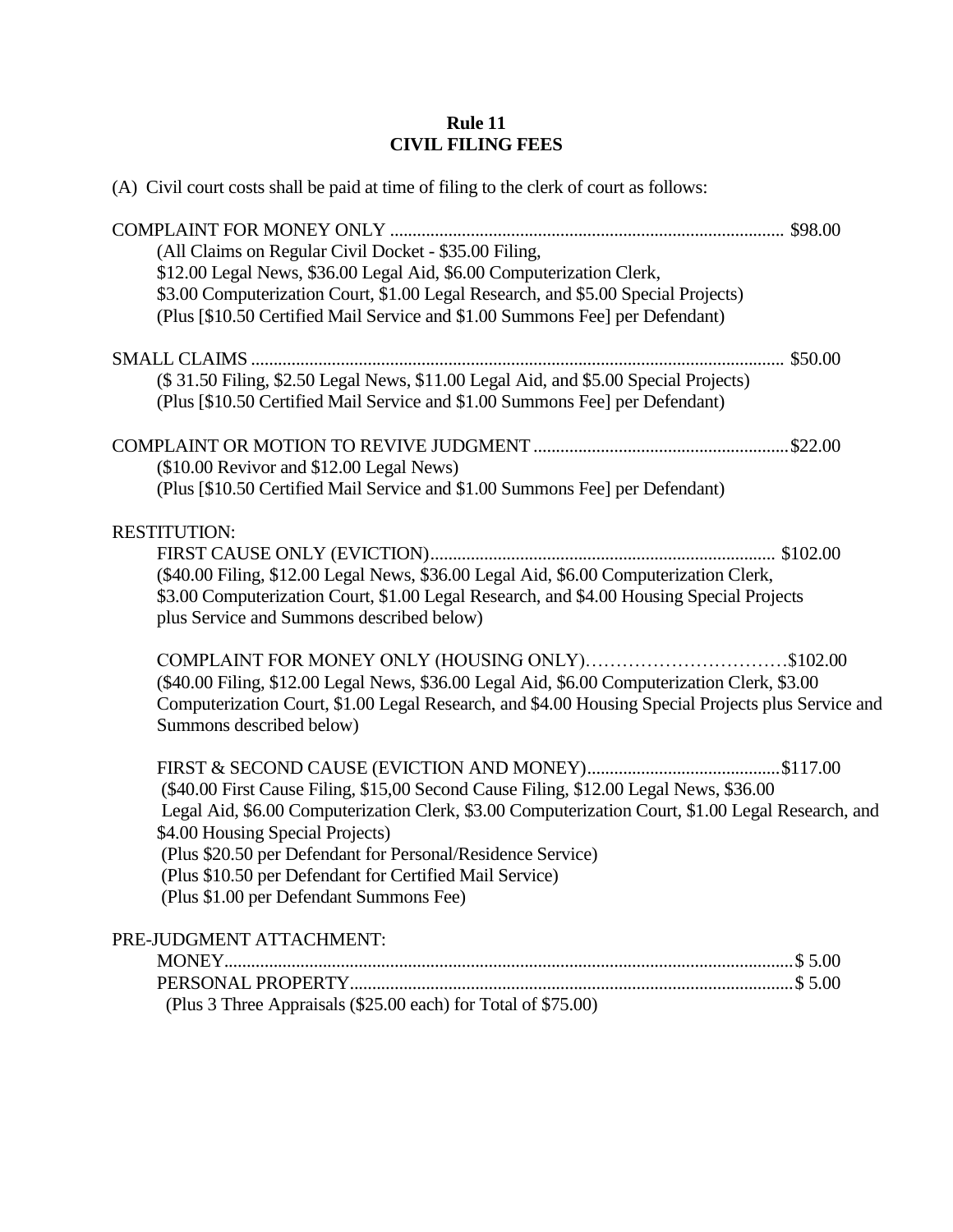| (\$89.00 Filing, \$12.00 Legal News, \$36.00 Legal Aid, \$6.00                                         |
|--------------------------------------------------------------------------------------------------------|
| Computerization Clerk, \$5.00 Special Projects Fee, \$3.00 Computerization Court,                      |
| and \$1.00 Legal Research plus Service and Summons described below)                                    |
| (Plus \$5.00 for Writ per case)                                                                        |
| (Plus \$20.50 per Defendant for Personal/Residence Service)<br>(Plus \$1.00 per Defendant Summons Fee) |
|                                                                                                        |
|                                                                                                        |
|                                                                                                        |
|                                                                                                        |
| (Plus \$10.50 for Certified Mail Service)                                                              |
| (Plus \$20.50 for Personal Service)                                                                    |
|                                                                                                        |
| AID OF EXECUTION (GARNISHMENT):                                                                        |
|                                                                                                        |
| (\$66.00 Filing, \$3.00 Computerization Clerk, \$3.00 Computerization Court, and \$5.00 Special        |
| Projects)                                                                                              |
| (Plus \$10.50 for Certified Mail Service)                                                              |
|                                                                                                        |
| (\$41.00 Filing, \$3.00 Computerization Clerk, and \$3.00 Computerization Court)                       |
| (Plus \$1.00 Respondent Fee)                                                                           |
| (Plus \$10.50 for Certified Mail Service)                                                              |
|                                                                                                        |
|                                                                                                        |
| (\$7.00 Processing Fee plus \$20.50 Personal Service)                                                  |
|                                                                                                        |
|                                                                                                        |
| (\$17.00 Filing, \$12.00 Legal News, \$36.00 Legal Aid,                                                |
| \$6.00 Computerization Clerk, \$3.00 Computerization Court,                                            |
| and \$1.00 Legal Research plus Service & Summons described below)                                      |
| (Plus \$20.50 Personal Service and \$1.00 Summons per Defendant)                                       |
|                                                                                                        |
|                                                                                                        |
|                                                                                                        |
| MOTION FOR CIVIL BENCH WARRANT (LOCAL DEFENDANT)\$23.50                                                |
| (\$3.00 Motion Fee, \$20.50 Personal Service)                                                          |
|                                                                                                        |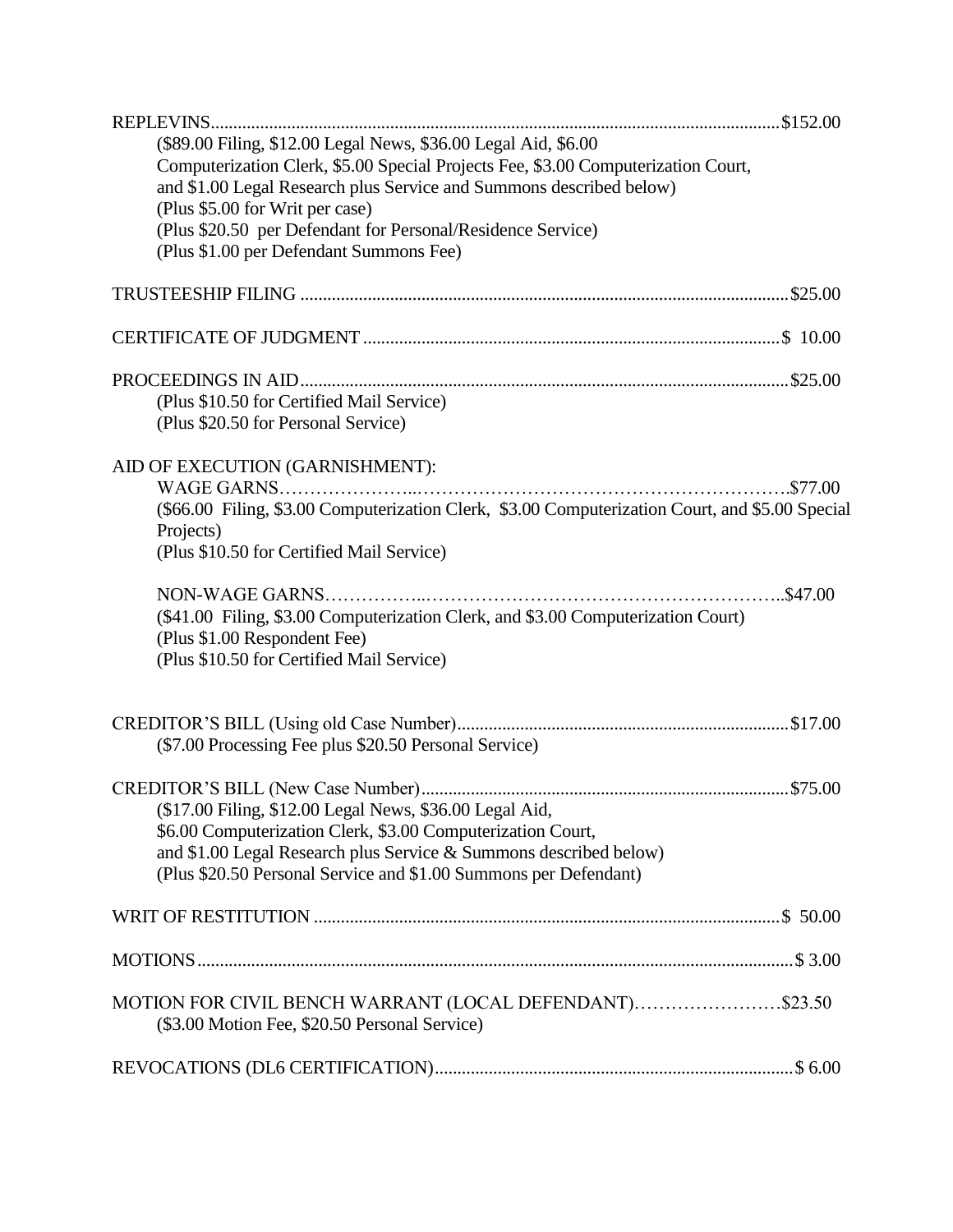| (\$7.00 Filing, \$6.00 Computerization Clerk, \$3.00 Computerization Court, and<br>\$1.00 Legal Research)                                                                                                                                                    |  |
|--------------------------------------------------------------------------------------------------------------------------------------------------------------------------------------------------------------------------------------------------------------|--|
| CERTIFICATE OF JUDGMENT FROM FOREIGN COURT (MCT FILING) \$17.00<br>(\$7.00 Filing, \$6.00 Computerization Clerk, \$3.00 Computerization Court, and<br>\$1.00 Legal Research)<br>(Plus [\$10.50 Certified Mail Service and \$1.00 Summons Fee] per Defendant) |  |
|                                                                                                                                                                                                                                                              |  |
| CHARGE FOR SERVICE (ORIGINAL FILING AND ALIAS)<br>(Plus \$1.00 per Defendant Summons Fee)<br>(Plus \$1.00 per Foreign or Secretary of State Service Fee)<br>Additional charges related to foreign service may be added depending on actual cost.             |  |
| (Plus \$10.50 if requested to be by Certified Mail or \$20.50 if requested to be by<br>Personal Service)                                                                                                                                                     |  |
| \$86.00<br>DRIVER LICENSE APPEAL (12 Points & Implied Consent)<br>(\$43.00 Filing, \$12.00 Legal News, \$26.00 Legal Aid, and \$5.00 Special Projects)<br>(Plus \$21.00 Certified Mail Service (2) and \$1.00 Summons Fee)                                   |  |
| (\$43.00 Filing, \$12.00 Legal News, \$26.00 Legal Aid, and \$5.00 Special Projects)<br>(Plus \$21.00 Certified Mail Service (2) and \$1.00 Summons Fee)                                                                                                     |  |
| (\$43.00 Filing, \$12.00 Legal News, \$26.00 Legal Aid, and \$5.00 Special Projects)<br>(Plus \$10.50 Certified Mail Service and \$1.00 Summons Fee)                                                                                                         |  |
| (\$43.00 Filing, \$12.00 Legal News, \$26.00 Legal Aid, and \$5.00 Special Projects)<br>(Plus \$10.50 Certified Mail Service and \$1.00 Summons Fee)                                                                                                         |  |